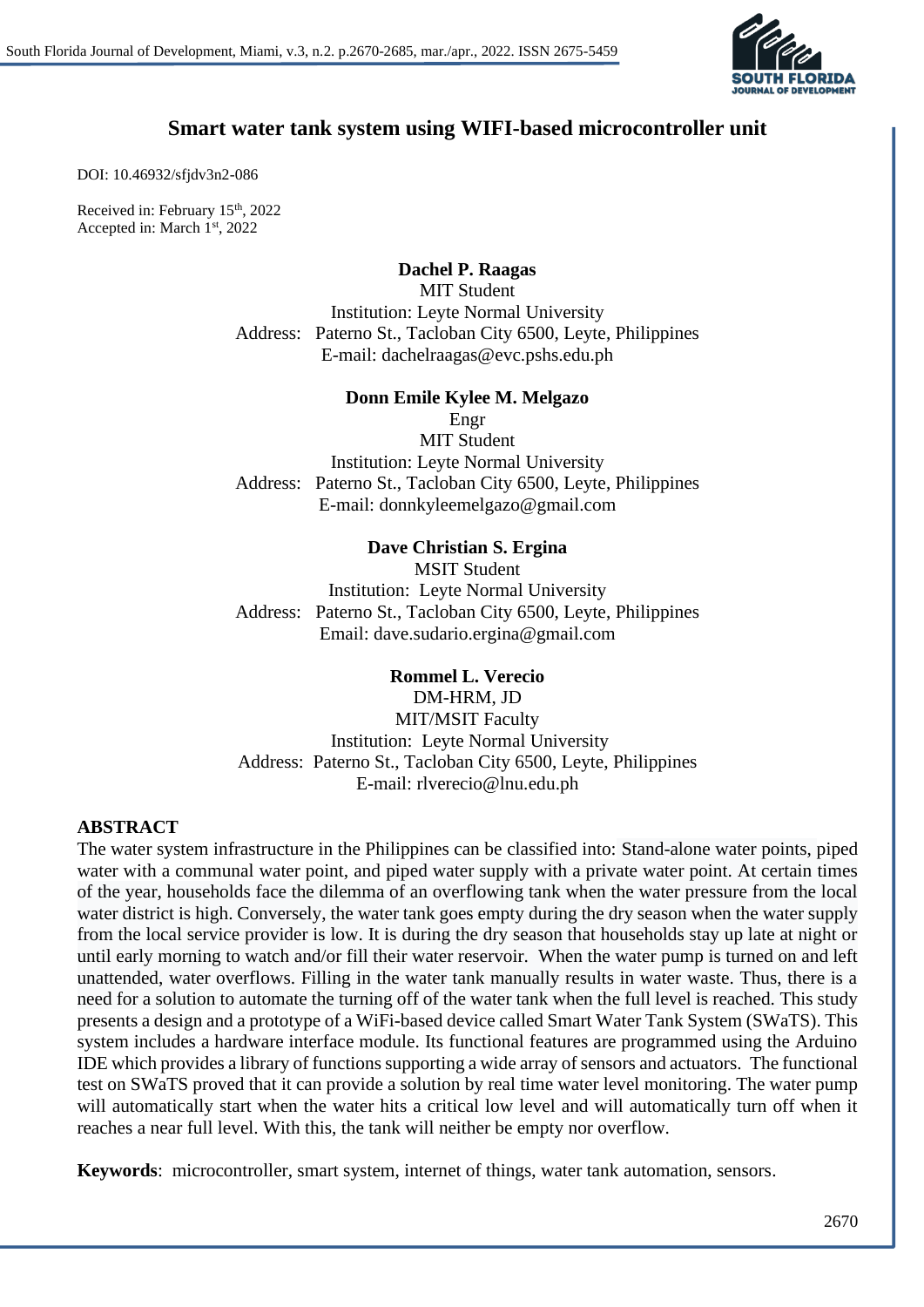

#### **1 INTRODUCTION**

Water is an essential life support similar to air. Water is a valuable resource for a sustainable life (Sayyed & Aziz, 2021, #240).

The Philippines is endowed with rich natural resources, including water, which are essential for the country's economic development. Water resources of the Philippines include inland freshwater (rivers, lakes, and groundwater), and marine (bay, coastal, and oceanic waters). Overall, there is sufficient water but not enough in highly populated areas, especially during the dry season. The Government's monitoring data indicates over a third or 36 percent of the country's river systems are classified as sources of public water supply. (The World Bank Group, 2003, 9)

Water supply is the process of providing water in a systematic way through installed pumps and pipelines (Definitions.net, n.d.). Before water is provided to a specific area, it undergoes a process called sanitation to ensure that the quality of water received is safe for human consumption. (HiSoUR.com, n.d.)

There are three levels used to designate water systems infrastructure in the Philippines (World Bank, 2007,5). Level 1 - Stand-alone water points (e.g. hand pumps, shallow wells, rainwater collectors) serving an average of 15 households within a 250-meter distance. Level 2 - Piped water with a communal water point (e.g. borewell, spring system) serving an average of 4–6 households within a 25-meter distance. Level 3 - Piped water supply with a private water point (e.g. house connection) based on daily water demand of more than 100 liters per person. Many service providers like Local Government Units, local water districts, large scale Private Operators, and small-scale Independent Providers ushered the access to improved water sources.

The Philippine's Department of Environment and Natural Resources and its River Basin Control Office reported that 70% of the country's available water of 160 billion cubic meters per year is wasted or lost. Water unused or lost refers to the non-revenue water of water districts due to leaking pipes, as well as those that are not directly caught by irrigation areas. Vicente Tuddao, executive director of the DENR's River Basin Control Office (RBCO) warned that by year 2025, 1.8 billion people would be living in countries or regions with absolute water scarcity, and two-thirds of the world's population could be living under water stressed conditions. (Villanueva, 2012). Hence, efficient management of the water used at homes is very much necessary (Nishmitha et al., 2021, 1).

Many households in the area make use of supplementary water tanks to store water that is collected from rain water, water pumped from underground wells, or water pumped from local water district distribution facilities. At certain times of the year households face the dilemma of tank overflows when the water pressure from the local water district is high. Conversely, the water tank goes empty during the dry season when the water supply from the local service provider is low. It is during the dry season that households stay up until late at night to watch and/or fill their water reservoir. Manual refilling of water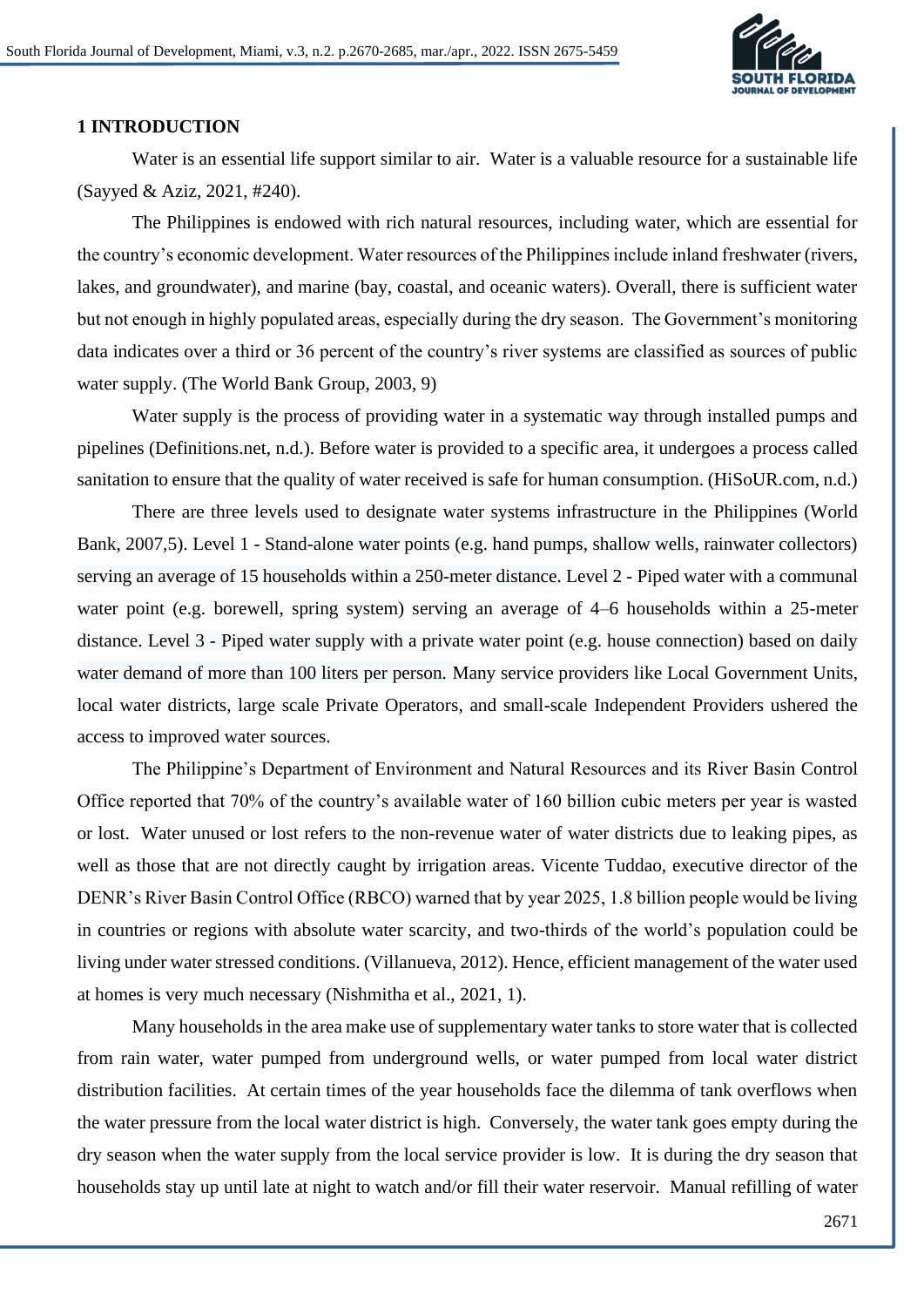

tanks results in water being wasted. When the water pump is turned on and left unattended, the water overflows.

Consumer lines also contribute to wastage of water due to leaking pipes, improper/excessive collection and use of water, not to mention water overflows in tanks. Electric water pumps installed on supplementary water tanks do not totally provide an efficient means of water management at home. It even adds up the household cost. Hence, there is a need to modify the traditional water collection in homes into a worry-free and zero waste infrastructure.

[Internet of Things](https://www.iot-now.com/2019/07/07/97056-what-is-iot/) (IoT) is a term used for all technologies that enable the connection of a device to the Internet. IoT systems depend on the collection of data used for monitoring, controlling and transferring information to other devices via the internet. The collected data allows specific actions to be automatically activated whenever certain situations arise. Instead of manually going up to the device and taking action, those actions can be taken at the press of a button. (iot-now.com, 2020)

WiFi technology is a network infrastructure connecting a web server which manages, controls, and monitors users' homes locally or remotely. Typically, a hardware interface module provides the appropriate interface to sensors and actuators of home automation systems and with one server able to manage many hardware interfaces like power management components, and security components within the WiFi network coverage. (ElShafee & Hamed, 2007, 2177)

Along with many other IoT supporting devices is the ESP8266 or ESP32. ESP32 as a low-cost, low-power system on a chip (SoC) series with Wi-Fi & dual-mode Bluetooth capabilities. An earlier version of ESP32 is ESP8266 (esp32.net, n.d.). Hamsa Iqbal (2019) demonstrated some techniques of connecting some home appliances to the relay module and controlling it through ESP32 Microcontroller. He constructed a firebase real-time database and connected it from the android app. The android app sends the data to the cloud which then sends it to the microcontroller to switch the electrical appliance on or off.

#### **2 FRAMEWORK OF THE STUDY**

The researchers are motivated to build a water tank infrastructure (see Figure 1.0) that supports water level monitoring and aimed to fix the problems of having an empty water tank and overflowing water. Specifically, it would help in eliminating the need for a person to turn the water tank off when it's full, and turn on when it's empty. Emerging technologies like smart homes, Arduino, and Internet of things (IoT) technology have changed the practice of water collection. Applying the idea of IoT, using a Microcontroller Unit (MCU) that can be programmed through Android Integrated Development Environment (IDE); the smart water tank is designed to stop collecting water if the water pressure is low or close the Solenoid valve to stop water collection when water in the tank reaches the FULL level. As an additional feature the smart tank via WiFi connection and the internet can also send notification to the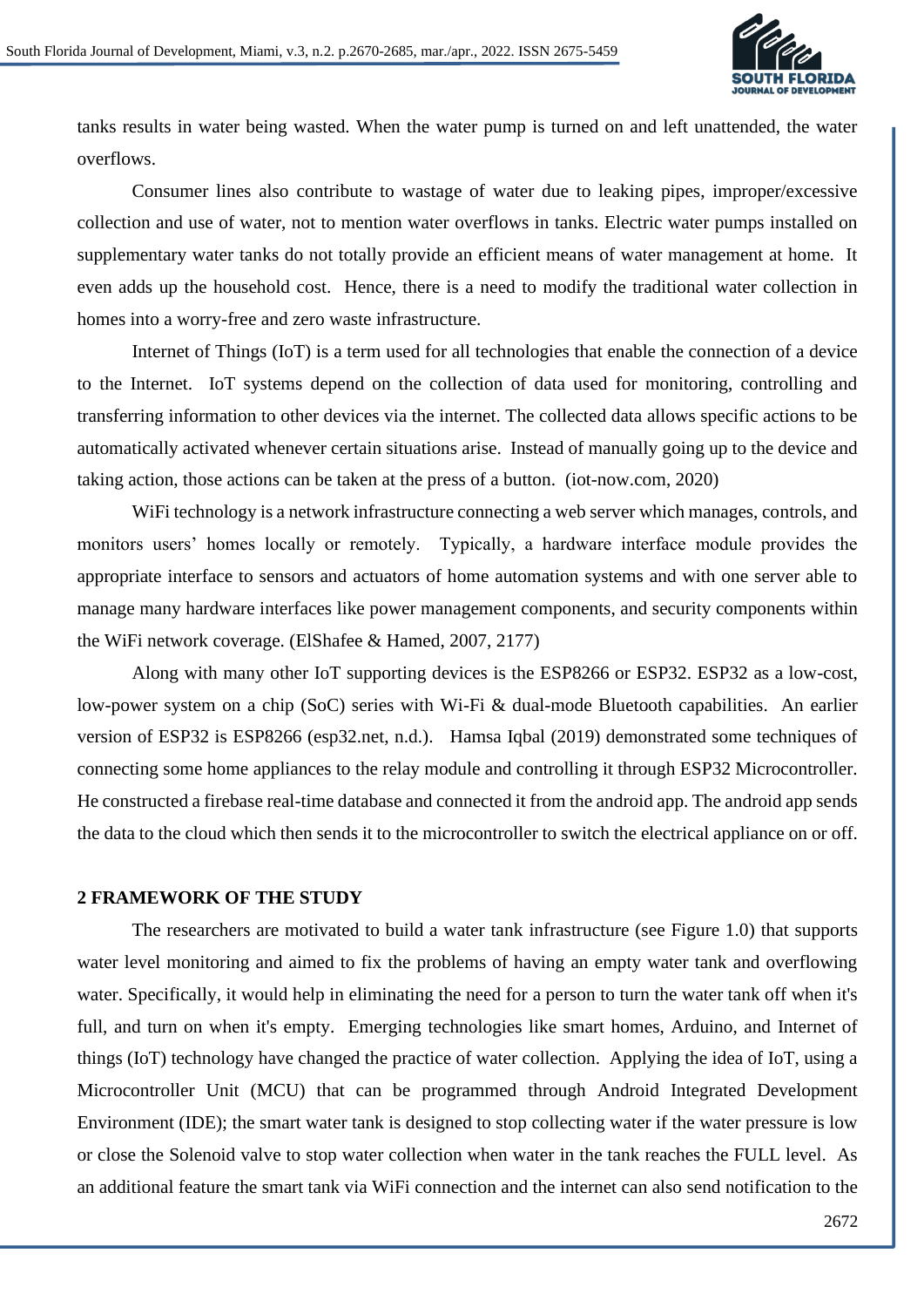

homeowner about the water level in the tank. The smart water tank can provide a solution by real time water level monitoring. The communication between the sensors and the microcontroller unit will automatically OPEN the valve when the water in the tank hits a critical low level and will automatically CLOSE when it reaches a near full level. With this, the tank will neither be empty nor overflow. Thus, saving water and electricity.



# **3 OBJECTIVES OF THE STUDY**

This research aims to develop an innovative solution using the microcontroller, sensors, WIFI technology and Arduino programming. It will give information as to how technology can help reduce wasted water.

The study will seek to answer the following questions:

- How can empty water tanks be filled in without the need to physically access the tank?
- How can tank water waste be reduced?
- How can preventing water tank overflow help the environment?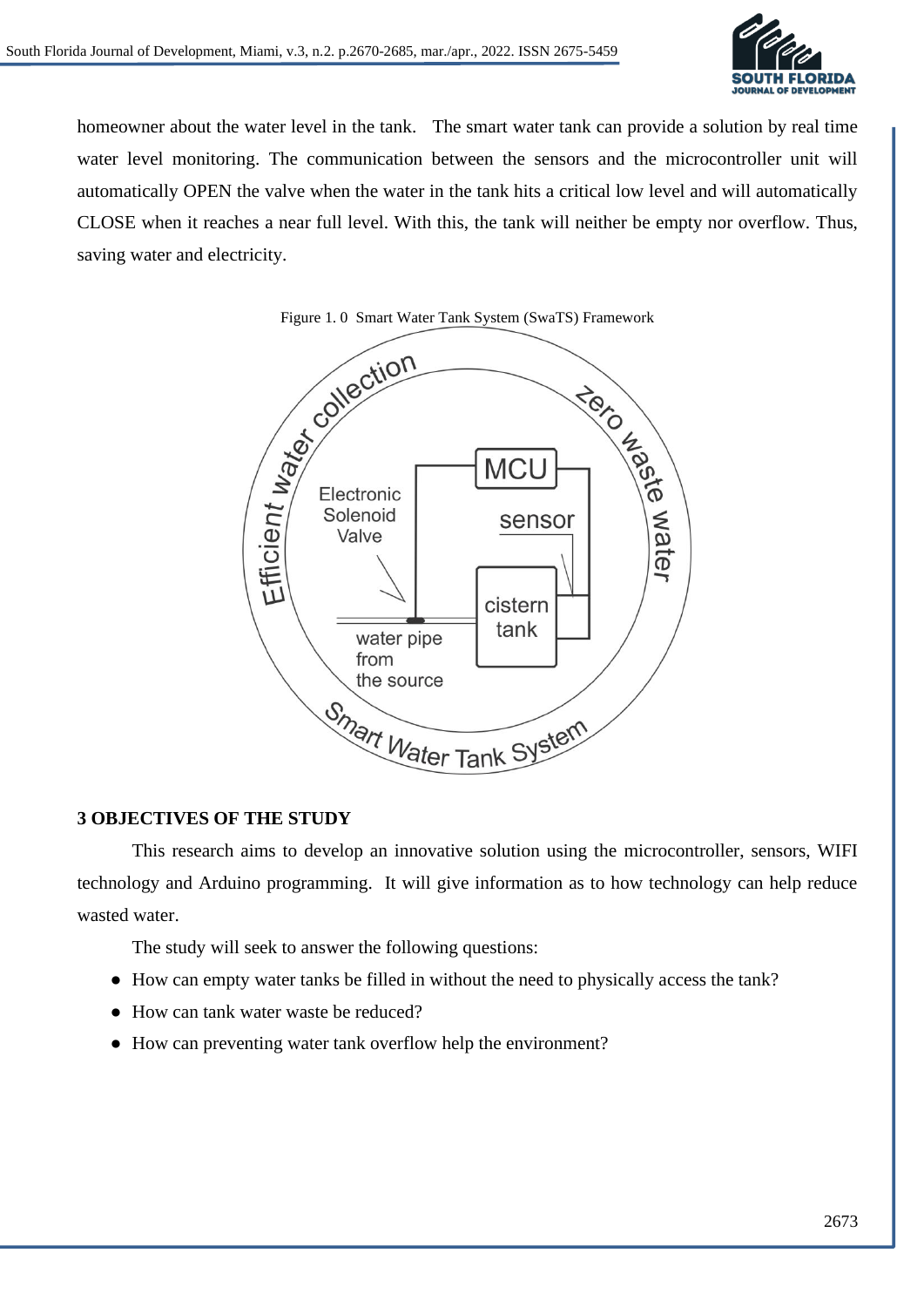

### **4 METHODOLOGY**

### **A. Research Design**

This section justifies the specific procedures or techniques used to develop, and test the product of the study.

The work will follow steps in developmental research. Developmental research is the systematic study of designing, developing, and evaluating instructional programs, processes, and products that must meet criteria of internal consistency and effectiveness. The most common types of developmental research involve situations in which the product-development process is analyzed and described, and the final product is evaluated. (Richey & Nelson, 2001, page 1)

The product of this study is a Smart Water Tank System (SWaTS) which will be designed to reduce if not eliminate the amount of wasted water, reduce cost on water and electricity, and eventually contribute to conservation of the environment's valuable resource which is water.

The work is a partial fulfillment of the requirements in the Master in Information Technology (MIT) and in Master of Science in Information Technology (MSIT) graduate programs of the Leyte Normal University, Tacloban City, Philippines.

### **B. Research Procedure**

This section discusses prototyping methods to build and test the Smart Water Tank System (SWaTs). In building the solution, the proponents follow the System Development Life Cycle and the prototyping approach (see Figure 2.0) applying the ideas of emerging technologies like Internet of Things (IoT) and microcontroller programming. The proposed solution would benefit homeowners, industry and organization.

Prototyping Model is a development model in which a prototype is built, tested, and reworked until an acceptable prototype is achieved. It also creates a base to produce the final system or software. It works best in scenarios where the project's requirements are not known in detail. It is an iterative, trial and error method which takes place between developer and client. (Guru99 Tech Pvt Ltd, 2019). Figure (2) shows the stages of prototyping method.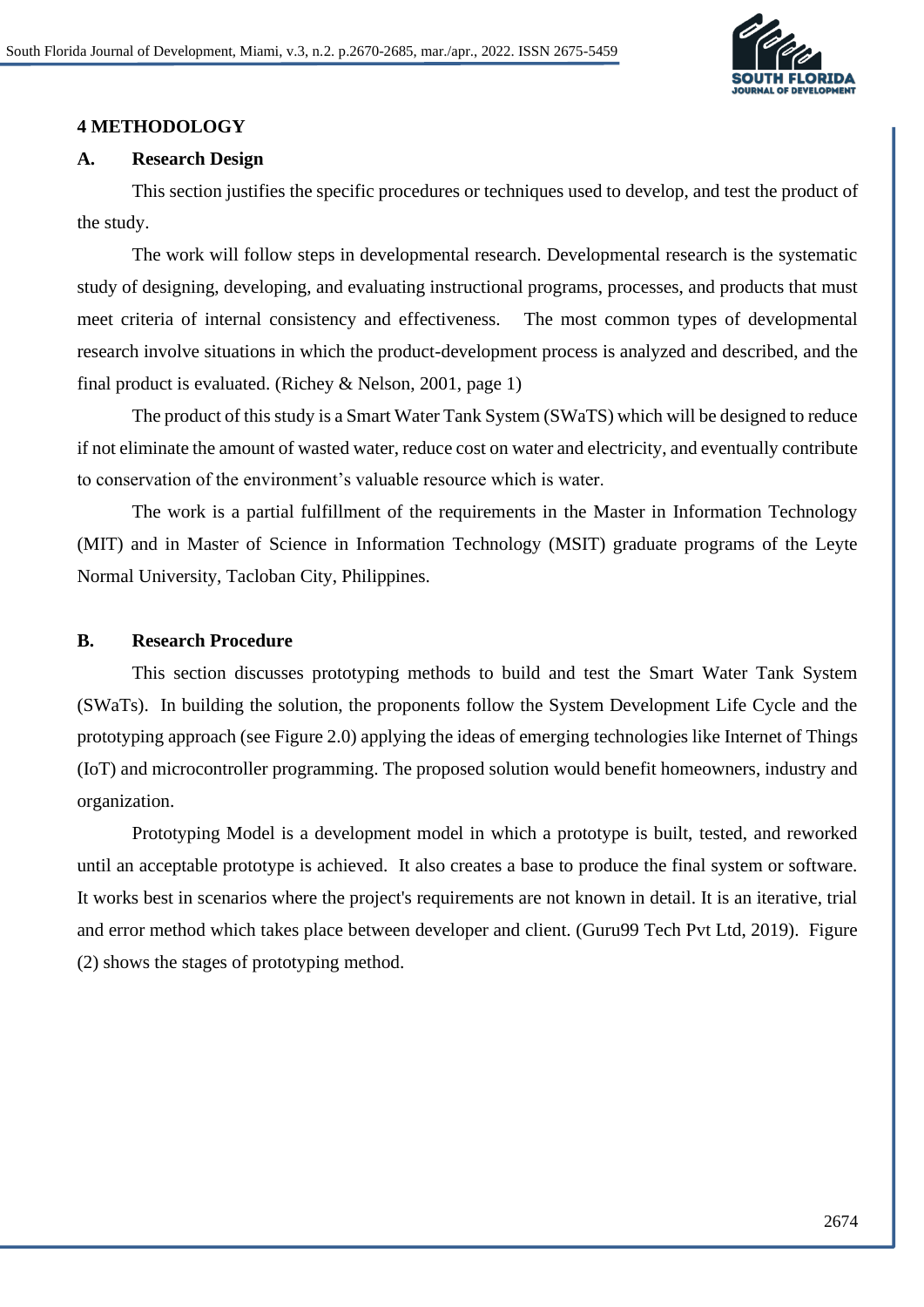





1. **Requirements Gathering and Analysis.** A prototyping model starts with requirement analysis. In this phase, the requirements of the system are defined in detail. During the process, the users of the system are interviewed to know what is their expectation from the system. (Guru99 Tech Pvt Ltd, 2019).

In defining the requirements to build the proposed solution, the proponents consulted experts in electronics and communications to determine appropriate components to include in the design of the product.

The hardware specifications required to build the smart water tank system, includes the following:

### **Display interface (LCD) for tank water-level monitoring.**

Water flow control. An all-brass electric solenoid pressure regulating valve with 12V DC Supply and can handle 0.02-0.8mpa water pressure. This electric solenoid valve is all brass casting structure, precise and reliable, has the characteristic of wear-resistant, anti-corrosion and high temperature resistance. (hweitugroup.com, 2021)

**Sensor.** Non-contact liquid level sensor, compatible with 5-24V power supply. 13mm or more induction distance. (DFRobot.com, n.d.)

**Microcontroller Unit (MCU).** SWaTS hardware aspect consists of two (2) different Printed Circuit Board (PCB): the New Nodemcu Baseboard PCB , and the NodeMcu V3 Lua WIFI Development Board ESP8266 Serial Wifi Module**.** A development board with built-in WIFI/Bluetooth and Deep Sleep Operating features suitable for IoT Projects. Powered by Micro USB jack or an external Power Supply (7-12V).

2. **Quick design.** The proponents brainstormed on a design upon which to build SWaTS' prototype. The initial conceptual design of the SWaTS prototype was making use of an Ultrasonic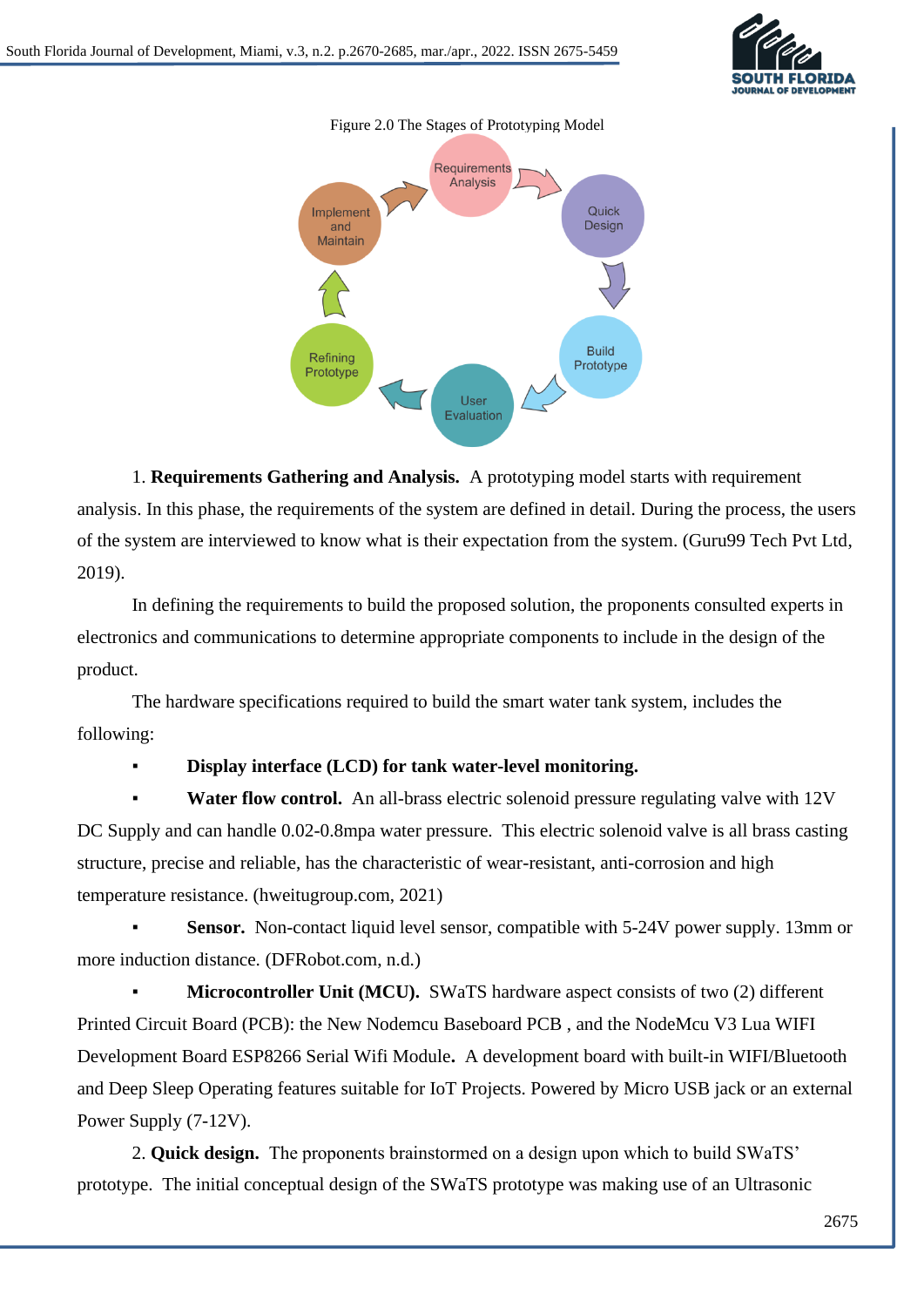

sensor. After discussing the pros and cons with the functional life of the ultrasonic sensor being installed inside the tank; that it will be exposed to moist and water vapor; the researchers decided to modify the design. Figure 3.0 shows the block diagram for SwaTS



The modified design made use of the Node MCU that collects information from the contactless water sensor (Sensor Full - SF and Sensor Empty – SE). Then, the Node MCU will run algorithms and send data to the LCD I2C. Once the LCD I2C displays the notification, the Node MCU will give a signal to the relay for it to turn off or on. When the relay is on, the water valve allows water to pass. Otherwise, the water valve will not allow the water to pass.

# 2.1 User and Characteristics

The proposed SWaTS would be designed as a tool for ordinary users. An ordinary user is defined in this study as someone possessing general knowledge and skills in the use of computers and its operating system like Windows, general knowledge in the use of the internet, particularly the use of web browsers like Google Chrome, Microsoft Edge, and the like.

3. Build a Prototype. On this stage, the SWaTS diagram is turned into a concrete build including all the necessary pipe fittings (see figure 4). The Solenoid Valve is attached to the inlet pipe and is then connected to the ESP8266 MCU to prepare for programming. The LED Display and the non-contact water level sensor detection are connected to the ESP8266 MCU board to prepare for programming.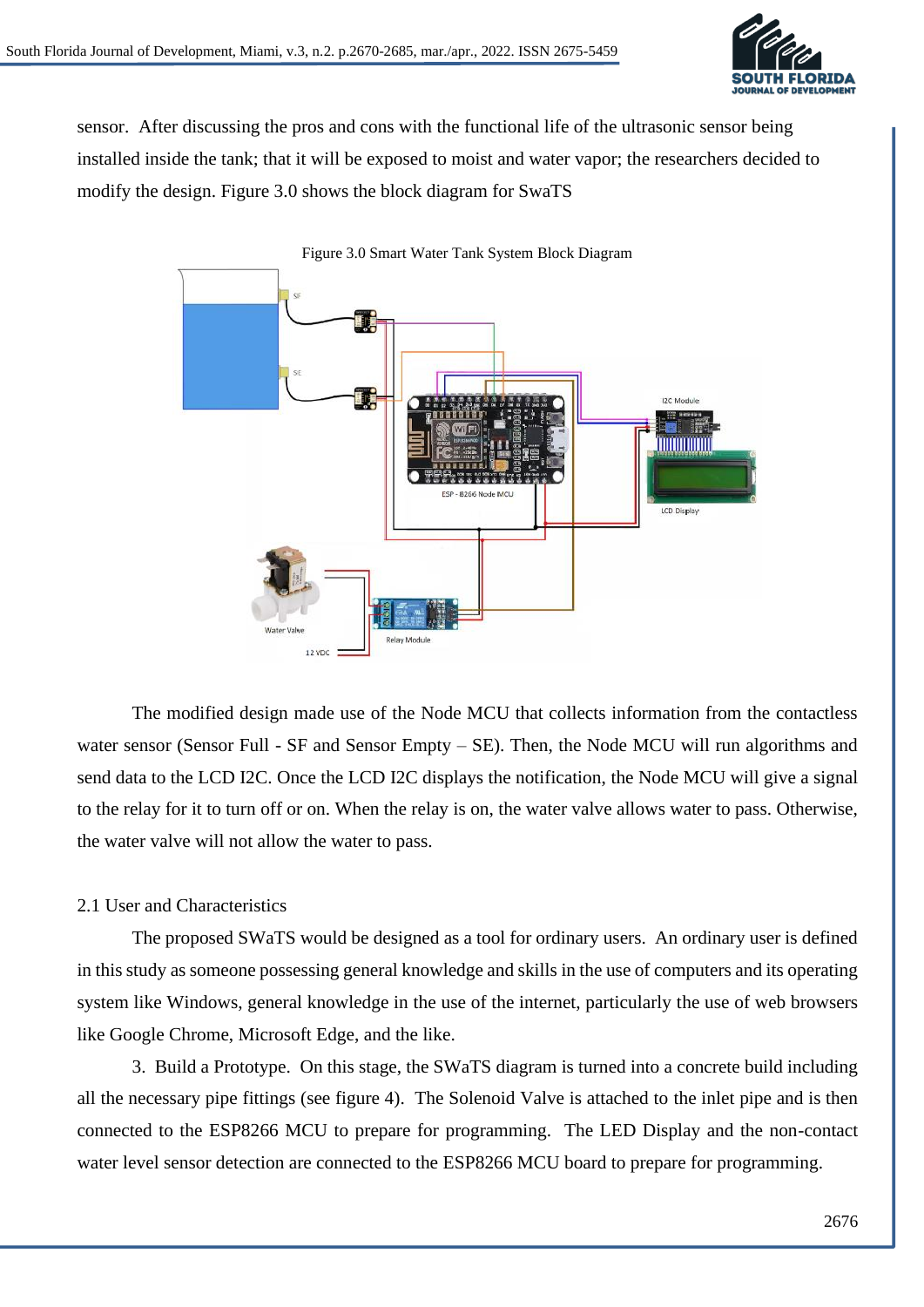

Programming SWaTS includes interfacing the ESP8266 Microcontroller Unit (MCU) to the water tank, then programmed for communication and control. The instruction set is written to the firmware.

Figure 4. Snapshot of the Smart Water Tank System (SWaTS)

SWaTS requires the use of two softwares: The Microcontroller (Arduino IDE) firmware and the Telegram app.

[Telegram](https://telegram.org/) Messenger is a cloud-based instant messaging and voice over IP service. You can easily install it in your smartphone (Android and iPhone) or computer (PC, Mac and Linux). It is free and without any ads. Telegram allows you to create bots that you can interact with. The ESP32/ESP8266 will interact with the Telegram bot to receive and handle the messages, and send responses (Santos & Santos, 2013-2021).

*Bots* are third-party applications that run inside Telegram. Users can interact with bots by sending them messages, commands and inline requests. You control your bots using HTTPS requests to Telegram Bot API" (Telegram FZ-LLC, n.d.).

The Software - Arduino Integrated Development Environment (IDE) - is an open-source cross platform development environment built using the C language. It allows you to write programs and upload them to your board. (Arduino, 2021)

Arduino is responsible for collecting events from connected sensors, then applying actions to actuators like the Solenoid Valve. Figure (5) shows the system flow of the proposed SwaTS.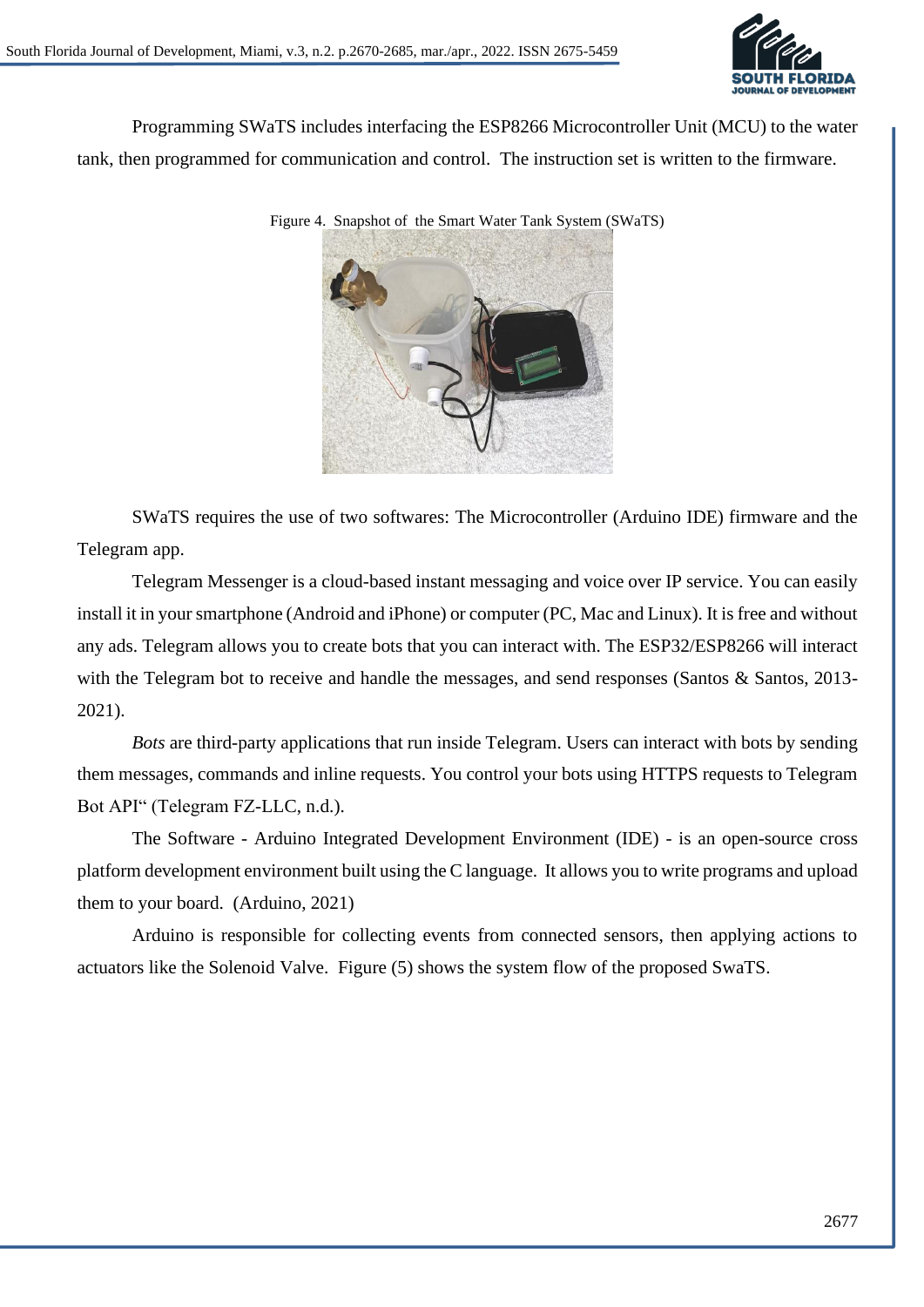



Figure 5. System Flowchart for the Smart Water Tank System (SWaTS)

Below are the functions and the libraries used for SWaTS operational design:

**#include <LiquiCrystal\_I2C.h>** This line includes the LCD I2C Library.th

**#include <ESP8266WiFi.h>** This line includes the ESP8266WiFi library. This library provides ESP8266 specific Wi-Fi routines that are called to connect to the network.

**#include <WiFiClientSecure.h>** This line includes the WiFiClientSecure library. Wificlientsecure will send an SSL Fingerprint to web pages has an SSL protection. It will verify your that your connection is secure depending if you have a fingerprint of not.

**#include <UniversalTelegramBot.h>** This library is used to create your own Telegram Bot using ESP8266 on Arduino IDE.

**#include <ArduinoJson.h>** A simple and efficient JSON library for embedded C++. Arduino JSON supports serialization, deserialization, MessagePack, fixed allocation, zero-copy, streams, filtering, and more.

### **#define BOT\_TOKEN**

# **"XXXXXXXXX:XXXXXXXXXXXXXXXXXXXXXXXXXXXXXXXXXXX"**

**WiFiClientSecure client;**

**UniversalTelegramBot bot(BOTtoken, client);** These lines pass a Bot Token and an SSL Client. **#define CHAT\_ID "1681147475" bot.sendMessage(CHAT\_ID, "Water Tank Bot started**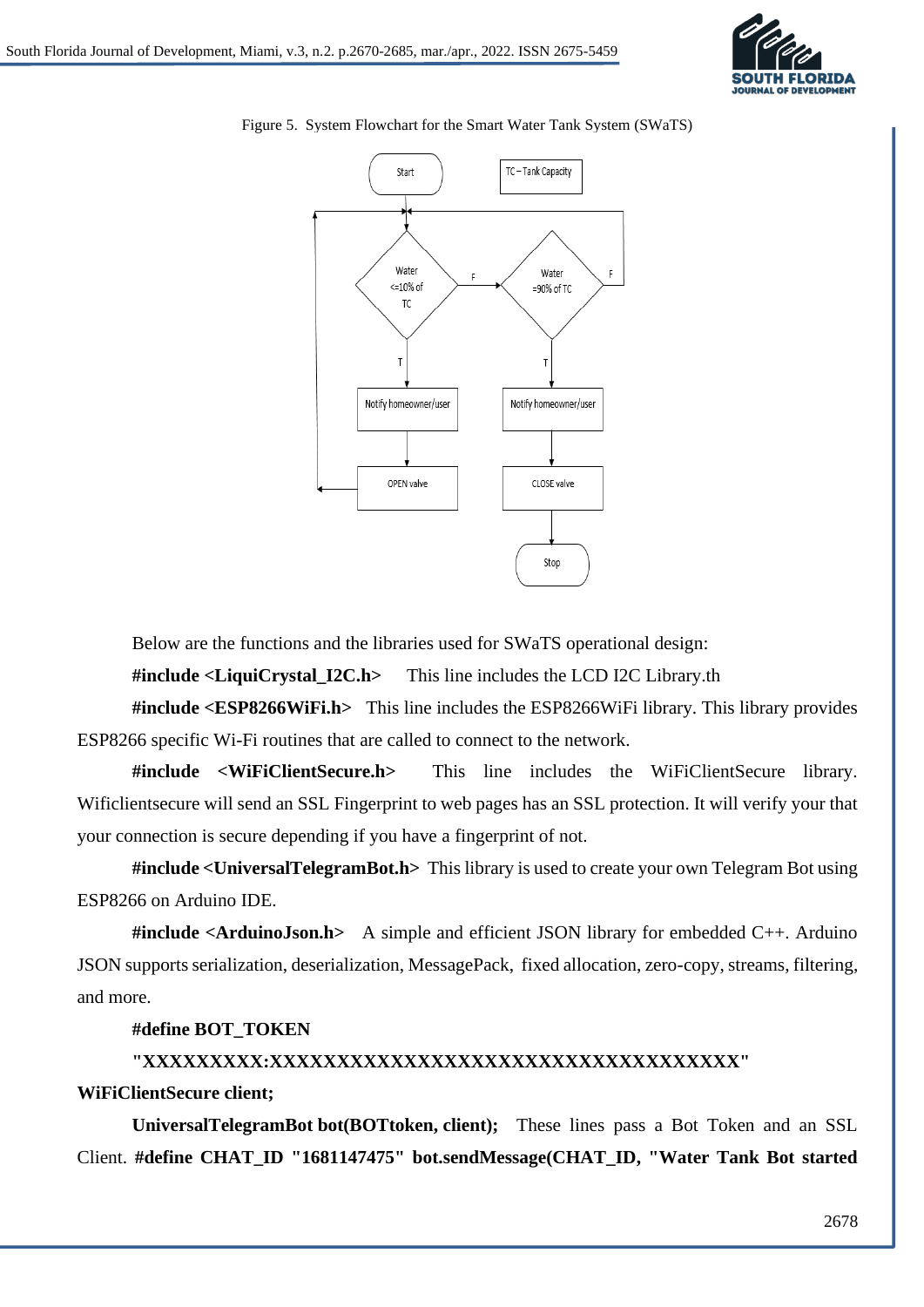

**up", "");** These lines pass defines the Telegram Chat ID and sends message using the Telegram bot to the Chat ID (user).



Figure 6. Snapshot of SwaTS notification to a mobile device

4. User evaluation. Upon completion of SWaTS programming, it is connected to the water source for functional testing. In testing, the proponents will observe to answer the following questions:

- Can SWaTS CLOSE the solenoid valve when the water reaches the FULL level?
- Can SWaTS notify the owner about the water level in the tank

White Box Testing was implemented on the prototype. White Box Testing is a software testing method in which the internal structure/ design/ implementation of the item being tested is known to the tester (GeeksforGeeks, 2020). The test included Sensor workload Specification (see Table1). The water level sensors will be tested according to different states being: High or Low. High means there is water detection while Low means no water detection. For each of these states, the actuator is triggered to open the gate valve/motor and fill the tank with water.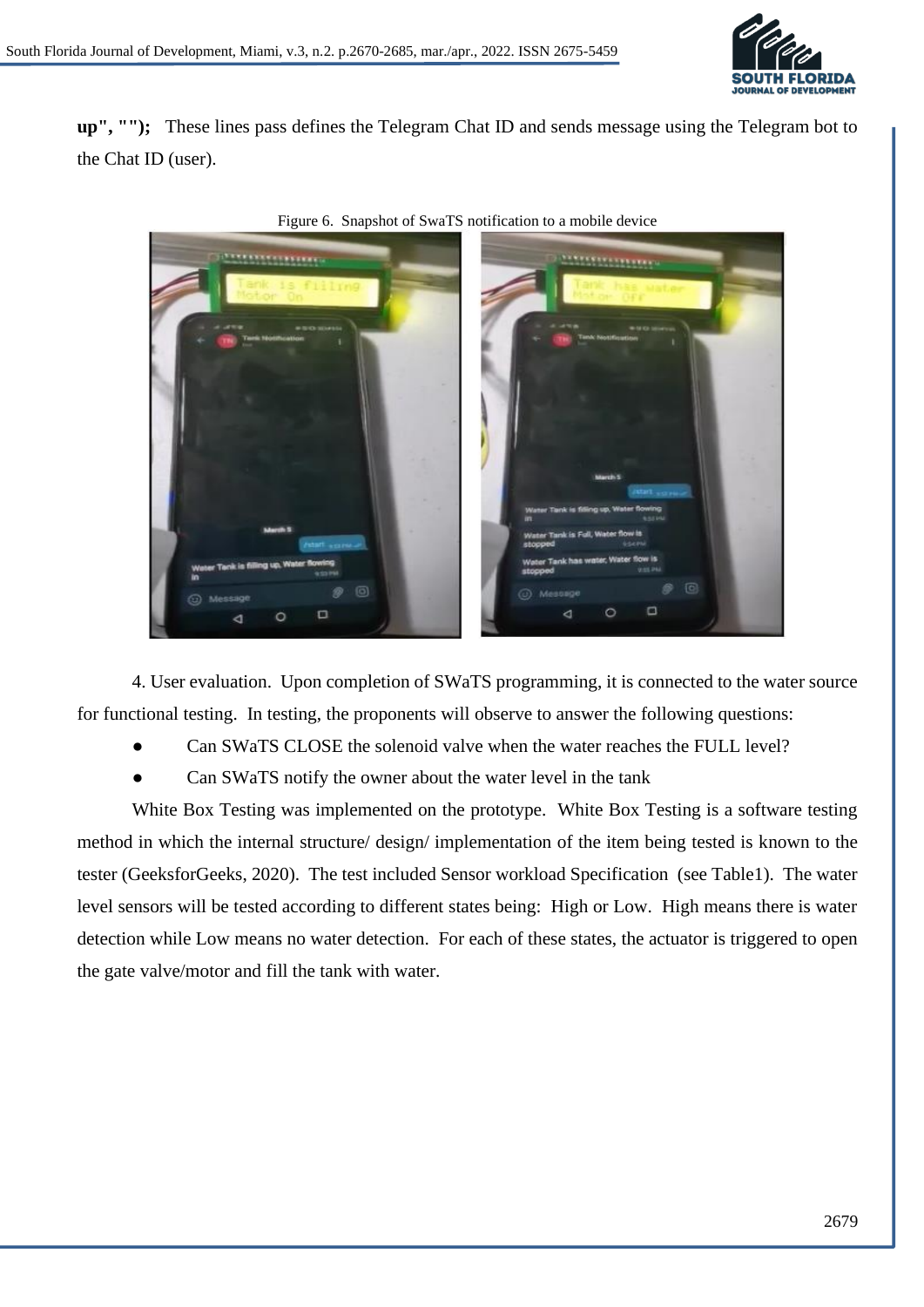

| <b>SF</b>   | SE          | <b>TRIGGER</b> | <b>NOTIFICATION</b>       | <b>MOTOR/VALVE STATE</b> |
|-------------|-------------|----------------|---------------------------|--------------------------|
| LOW         | LOW         | $\theta$       | <b>TANK IS FULL</b>       | <b>OFF</b>               |
| LOW         | <b>HIGH</b> | $\Omega$       | N/A                       | N/A                      |
| <b>HIGH</b> | LOW         | $\Omega$       | <b>TANK IS FILLING UP</b> | <b>ON</b>                |
| <b>HIGH</b> | <b>HIGH</b> | $\theta$       | <b>TANK IS EMPTY</b>      | <b>ON</b>                |
| LOW         | LOW         |                | TANK IS FULL              | <b>OFF</b>               |
| LOW         | <b>HIGH</b> |                | N/A                       | N/A                      |
| <b>HIGH</b> | LOW         |                | <b>TANK HAS WATER</b>     | <b>OFF</b>               |
| <b>HIGH</b> | <b>HIGH</b> |                | <b>TANK IS EMPTY</b>      | <b>ON</b>                |

Table 1. State transition table for SwaTS Whitebox Testing

Legend: SE – Sensor Empty, SF – Sensor Full, Sensor Low – Water Detected, Sensor High – Water Not Detected

5. Refining prototype. If the user is not satisfied with the current prototype, refinements are made according to the user's feedback and suggestions. This phase will not be over until all the requirements specified by the user are met. Once the refinements are done and the user accepts the outcome with the prototype, a final system is developed based on the approved final prototype.

6. Implement Product and Maintain. When the final system is developed based on the final prototype, it is thoroughly tested and deployed to production or operation. The system undergoes routine maintenance for minimizing downtime and preventing large-scale failures.

### 6.1. **Design and Implementation Constraints**

The proposed SWaTS would be implemented using Arduino IDE for microcontroller unit programming. Programmable components like the non-contact water level detection sensors and the electric solenoid valve will be integrated according to its specifications. The design however, is constrained with the eventual face out of the programmable components in the market. In this case, the design would have to be upgraded and the code revised. The rest of the components like water pipes and fittings will remain as is without the need to worry about upgrading.

6.2. Assumptions and Dependencies

- SWaTS components are always connected
- User has access to SWaTS for monitoring purposes
- SWaTS is connected to a WiFi that has access to the Internet for notification purposes.

User has a computer or mobile device to be able to receive notification using the Telegram

#### app.

The free open source Telegram app can be installed on a computer or mobile device.

Appropriate and compatible hardware components are available for replacement and maintenance.

User is capable of using the computer.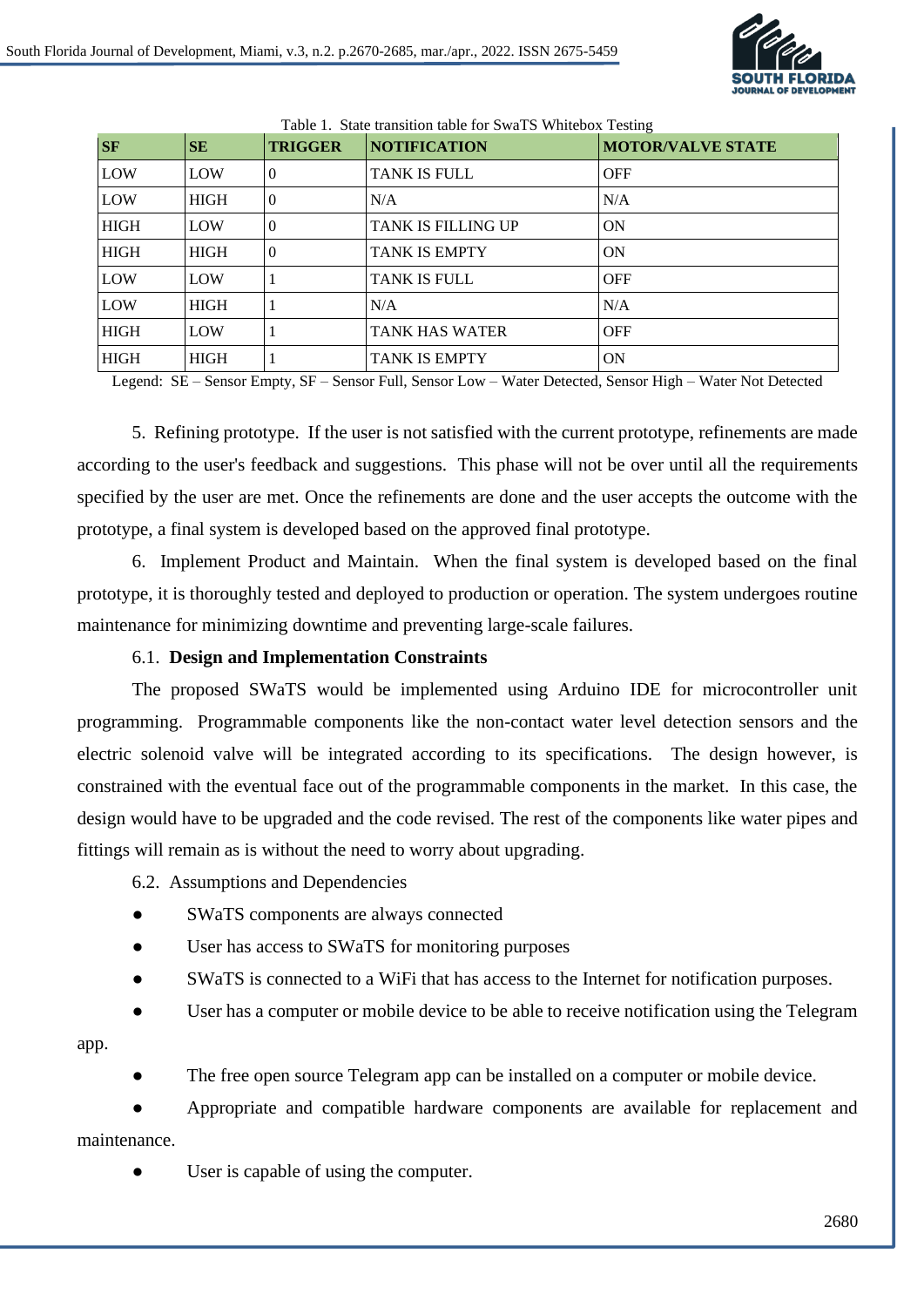

- The tank is not leaking.
- There is normal water pressure from the source.
- C. Respondents of the Study.

The respondents of the survey include households in Brgy. 85 San Jose, Tacloban City. The 2015 Census of Population Report No.1-L entitled Population by Province, City, Municipality, and Barangay in Region VIII - Eastern Visayas reported Brgy. 85 San Jose as having 317 number of households (Philippine Statistics Authority, 2017). To get the sample of the population, the study will apply a stratified sampling method. The respondents will be grouped according to households with water tanks and households without water tanks. Since there are very few households with water tank, the researchers decided to use a disproportionate sample size that is 1:2 ratio of respondents without water tank to respondents with water tank. Thus, of the total respondents, ten (10) respondents composed the group of households with water tank, while five (5) respondents composed the group of households without water tank. In disproportionate sampling, the sample sizes of each stratum are disproportionate to their representation in the population as a whole. This method is preferred if the subject of the study is an underrepresented subgroup whose sample size would otherwise be too low to allow you to draw any statistical conclusions. (Thomas, 2020).

### D. Data Gathering Instruments

This section discusses the instrument used in gathering responses from selected respondents. See Annex "A" for the survey instrument. To collect responses on household observations and/or experiences with domestic water collection, the researchers made use of a self-made 5-point Likert Scale survey questionnaire where respondents express their degree of agreement to each of the situation or statement by choosing one of the five-point scale being Strongly Agree (SA), Agree (A), Neutral (N), Disagree (D) and Strongly Disagree (SD). Strongly Agree (SA) is assigned the highest scale of five (5), while SD assigned the lowest scale of 1. The instrument was modified after it was validated to correct identified errors in some items of the questionnaire. The same questionnaire was administered to both groups of respondents in a walk-in survey at the locale of the study.

### E. Statistical Treatment of Data

The survey results are analyzed by examining the frequency distribution of the respondents' answers. (Rickards, Magee, & Artino, Jr., 2012). This method is especially useful for determining the demography of our respondents and determining their water source and water use. Examining the frequency distribution also allowed us to assess their observations and experiences with their current water collection method. Statistical analysis will not be used in this research. Qualitative research is not part of statistical analysis. That's because the results can't be tested to see if they are [statistically significant](https://www.statisticshowto.com/what-is-statistical-significance/) (i.e.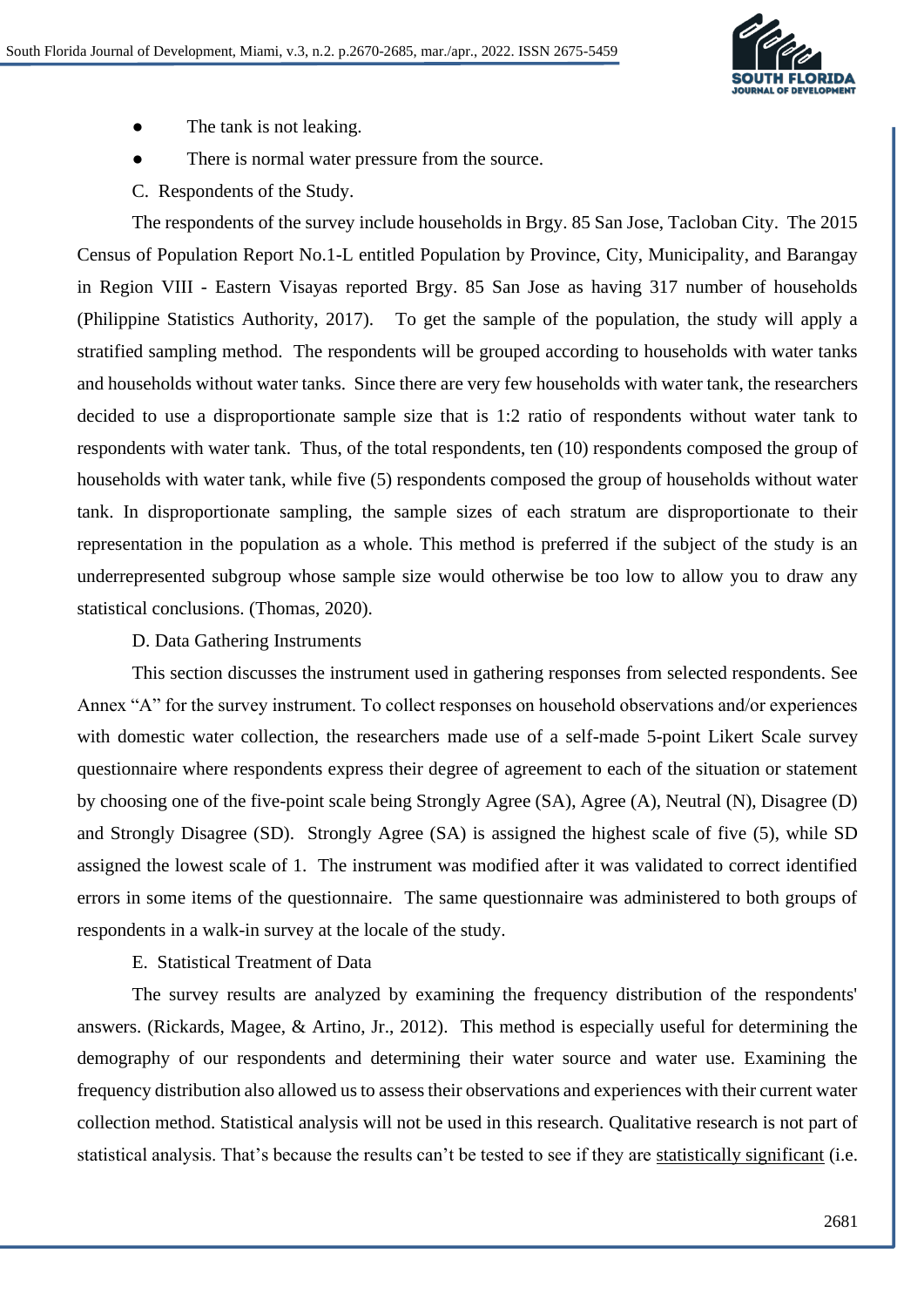

to see if the results could have occurred by chance) (Glen, 2021). Qualitative analysis will be used to get the respondents point of view of the subject matter.

# **5 RESULTS AND DISCUSSION**

The study sought to answer the following questions:

- How can empty water tanks be filled in without the need to physically access the tank?
- How can tank water waste be reduced?

● Can the Smart Water Tank System (SWaTS) efficiently reduce if not eliminate overflowing of tanks?

• Can the Smart Water Tank System (SWaTS) efficiently perform real-time monitoring of water level in the tank?

• Is the Smart Water Tank System usable to households in Tacloban City?

The product of the study was designed and built using WIFI-based microcontroller unit (MCU) connected with sensors that detects the water level in the tank. When the water level data sent by the sensors tells the MCU that the tank is FULL, the MCU directs the Solenoid valve that is normally OPEN to automatically CLOSE. This way, the user need not access the tank to turn if OFF. With SWaTS mechanism, and as observed from the Whitebox testing (see Table 2 – Results of SWaTS Whitebox Testing), it can efficiently eliminate overflowing of tanks, and it is capable of real-time water level monitoring of the water tank. It is therefore tantamount to say that SWaTS can help reduce wasting of water.

| Input |      | <b>Expected Output</b> |                                             |                                                                                                                      | <b>Actual Output</b> |                     |                    |                |
|-------|------|------------------------|---------------------------------------------|----------------------------------------------------------------------------------------------------------------------|----------------------|---------------------|--------------------|----------------|
| SE    | SE.  | <b>Trigger</b>         | <b>Notification</b>                         | <b>Motor/Valve</b>                                                                                                   | <b>Trigger</b>       | <b>Notification</b> | <b>Motor/Valve</b> | <b>Trigger</b> |
| Low   | Low  | $\bf{0}$               | Tank is Full                                | OFF                                                                                                                  |                      | Tank is Full        | OFF                |                |
| Low   | High | $\bf{0}$               | N/A                                         | N/A                                                                                                                  | N/A                  | N/A                 | N/A                | N/A            |
| High  | Low  | $\bf{0}$               | Tank is filling up                          | ON                                                                                                                   | N/A                  | Tank is filling up  | ON                 | N/A            |
| High  | High | $\Omega$               | Tank is empty                               | ON                                                                                                                   | N/A                  | Tank is empty       | ON                 | N/A            |
| Low   | Low  |                        | Tank is Full                                | OFF                                                                                                                  | N/A                  | Tank is Full        | OFF                | N/A            |
| Low   | High |                        | N/A                                         | N/A                                                                                                                  | N/A                  | N/A                 | N/A                | N/A            |
| High  | Low  |                        | Tank has water                              | OFF                                                                                                                  | N/A                  | Tank has water      | OFF                | N/A            |
| High  | High |                        | Tank is empty                               | ON                                                                                                                   | $\mathbf{0}$         | Tank is empty       | ΟN                 | $\bf{0}$       |
|       |      |                        | Legend: SE – Sensor Empty, SF – Sensor Full | Sensor Low = Water Detected<br>Sensor High = Water Not Detected<br>Trigger $0 =$ From Empty, Trigger $1 =$ From Full |                      |                     |                    |                |

|  | Table 2. Results of SWaTS Whitebox Testing |  |
|--|--------------------------------------------|--|
|  |                                            |  |

### **6 CONCLUSIONS**

To answer our research question of how an empty water tank can be filled in without the need to physically access the tank? The implemented prototype is able to automate water collection from the tap distributed by the local water district. It successfully eliminated wasting of water, and it prevented water tank overflow, the White Box test on SWaTS proved all of its features to be functional. All components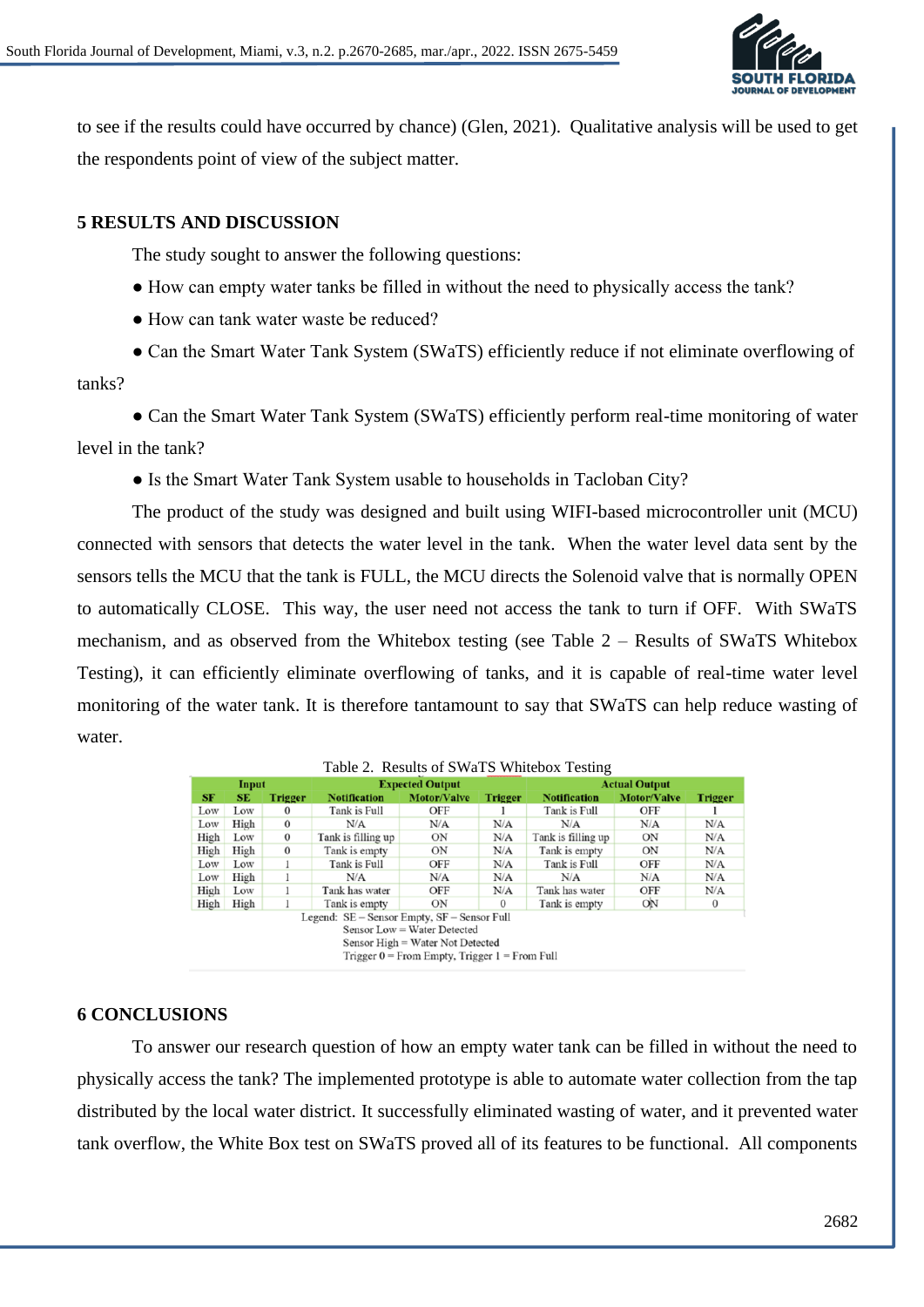

are operational. Overall, the product contributes to a valuable amount of conservation over the world's life-giving resource which is water.

### **ACKNOWLEDGEMENT**

The researchers are deeply grateful to our research consultant Mr. Robert S. Raagas, BSEE Divine Word University of Tacloban for the valuable inputs on the overall concept of the study. The study came into fruition through the recommendations of the panel of critics namely: Dr. Micheline A. Gotardo (Chairman), and members: Prof. Devine Grace D. Funcion, and Prof. Dennis Tibe. Their valuable inputs shaped and resulted in significant improvements of this study.

The output is a requirement for completion of the course Systems Analysis and Design for the first semester of school Year 2021-2022, under the scholarly tutelage and encouragement of our respected professor Rommel Verecio DM-HRM, JD**.** We thank God above all for sustaining us throughout this endeavor.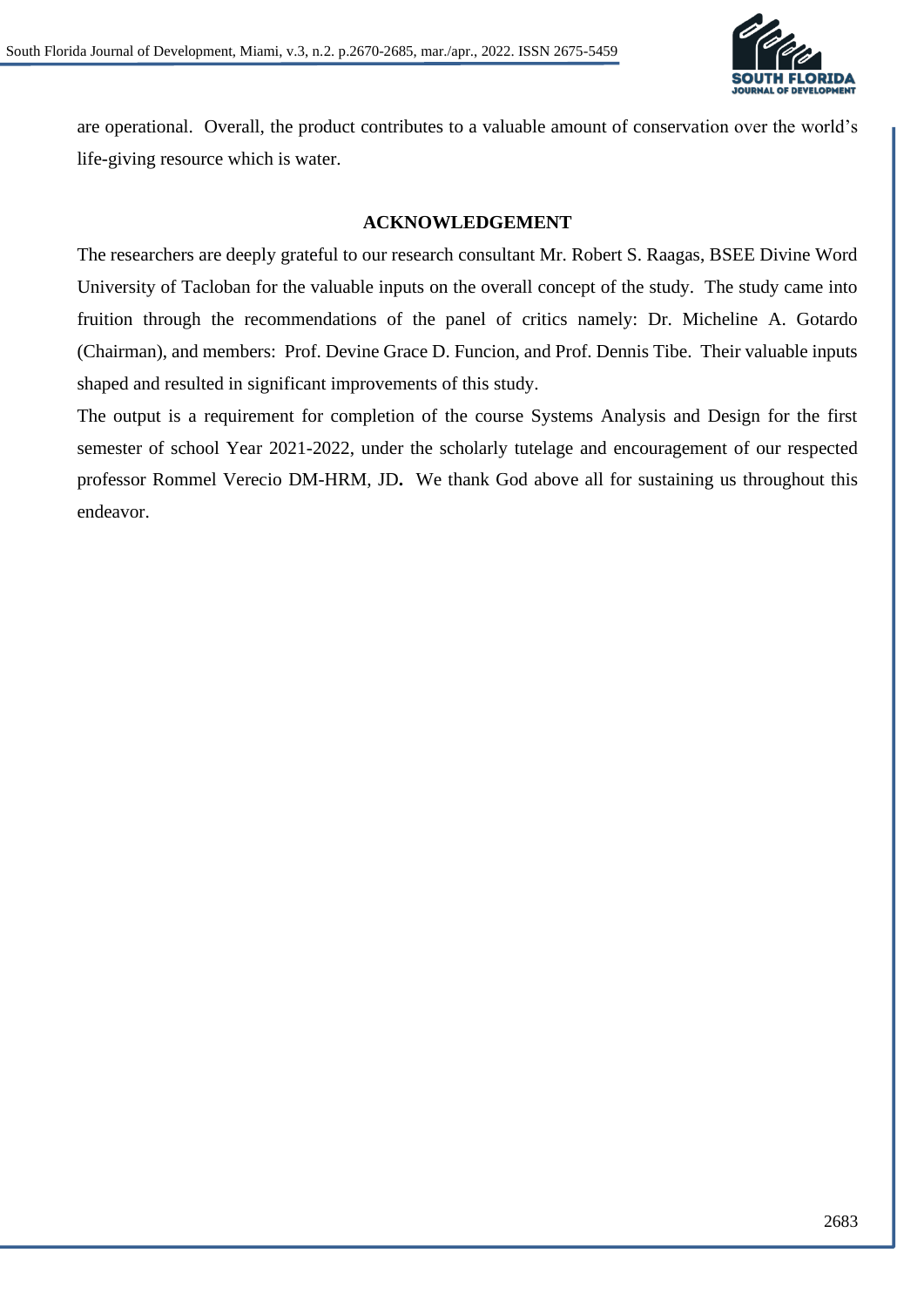

### **REFERENCES**

Arduino. (2021). *What is Arduino?* Retrieved April 10, 2021, from Arduino Getting Started Guide: https://www.arduino.cc/en/Guide

Definitions.net. (n.d.). *Water Supply in the Philippines.* Retrieved March 10, 2021, from https://www.definitions.net/definition/water+supply.

DFRobot.com. (n.d.). *Non-contact Liquid Level Sensor XKC-Y25-T12V SKU SEN0204.* Retrieved March 05, 2021, from DFRobot: https://wiki.dfrobot.com/Non-contact\_Liquid\_Level\_Sensor\_XKC-Y25- T12V\_SKU\_\_SEN0204

ElShafee, A., & Hamed, K. A. (2012, August). Design and Implementation of a Wifi based Home Automation System. *World Academy of Science, Engineering and Technology International Journal of Computer and Information Engineering, 6*(8), 2177. Retrieved from https://www.researchgate.net/publication/230883124\_Design\_and\_Implementation\_of\_a\_WiFi\_Based\_ Home\_Automation\_System

esp32.net. (n.d.). *The Internet of Things With ESP32.* Retrieved March 10, 2021, from http://esp32.net/

GeeksforGeeks. (2020, August 5). *Differences between Black Box Testing vs White Box Testing.* Retrieved April 10, 2021, from GeeksforGeeks: https://www.geeksforgeeks.org/differences-between-black-boxtesting-vs-white-box-testing

Glen, S. (2021, April 5). *Research Methods: Qualitative Research and Quantitative Research*. Retrieved from StatisticsHowTo.com: Elementary Statistics for the rest of us!: https://www.statisticshowto.com/research-methods-qualitative-research-and-quantitative-research/

Guru99 Tech Pvt Ltd. (2019, November 27). *Prototyping Model in Software Engineering: Methodology, Process, Approach.* Retrieved March 10, 2021, from Guru99: https://www.guru99.com/softwareengineering-prototyping-model.html

HiSoUR.com. (n.d.). *Water Supply in the Philippines.* Retrieved March 10, 2021, from https://www.hisour.com/water-supply-in-the-philippines-37203/

hweitugroup.com. (2021). Retrieved March 05, 2021, from hweitugroup.com: https://www.hweitugroup.com/index.php

iot-now.com. (2020, June 10). IoT and home automation: What does the Future Hold? *IoT Now Magazine*. Retrieved from https://www.iot-now.com/2020/06/10/98753-iot-home-automation-future-holds/

Iqbal, H. (2019, October 28). *How To Make Smart Home Automation System Using ESP32 Module?* Retrieved March 10, 2021, from https://appuals.com/how-to-make-smart-home-automation-systemusing-esp32-module

Nishmitha, Shetty, S., Kotari, D., Shetty, P., & G, S. (2021). Water Tank Monitoring System. *International Journal of Engineering Research and Technology (IJERT), 7*(8), 4. Retrieved from https://www.ijert.org/Water-Tank-Monitoring-System

Philippine Statistics Authority. (2017, April 12). *Highlights Of The 2015 Census Results For Tacloban City.* Retrieved April 10, 2021, from rsso08.psa.gov.ph: http://rsso08.psa.gov.ph/sites/default/files/Special\_Release\_POPCEN\_ISSN2017R0837- 12\_TaclobanCity.pdf